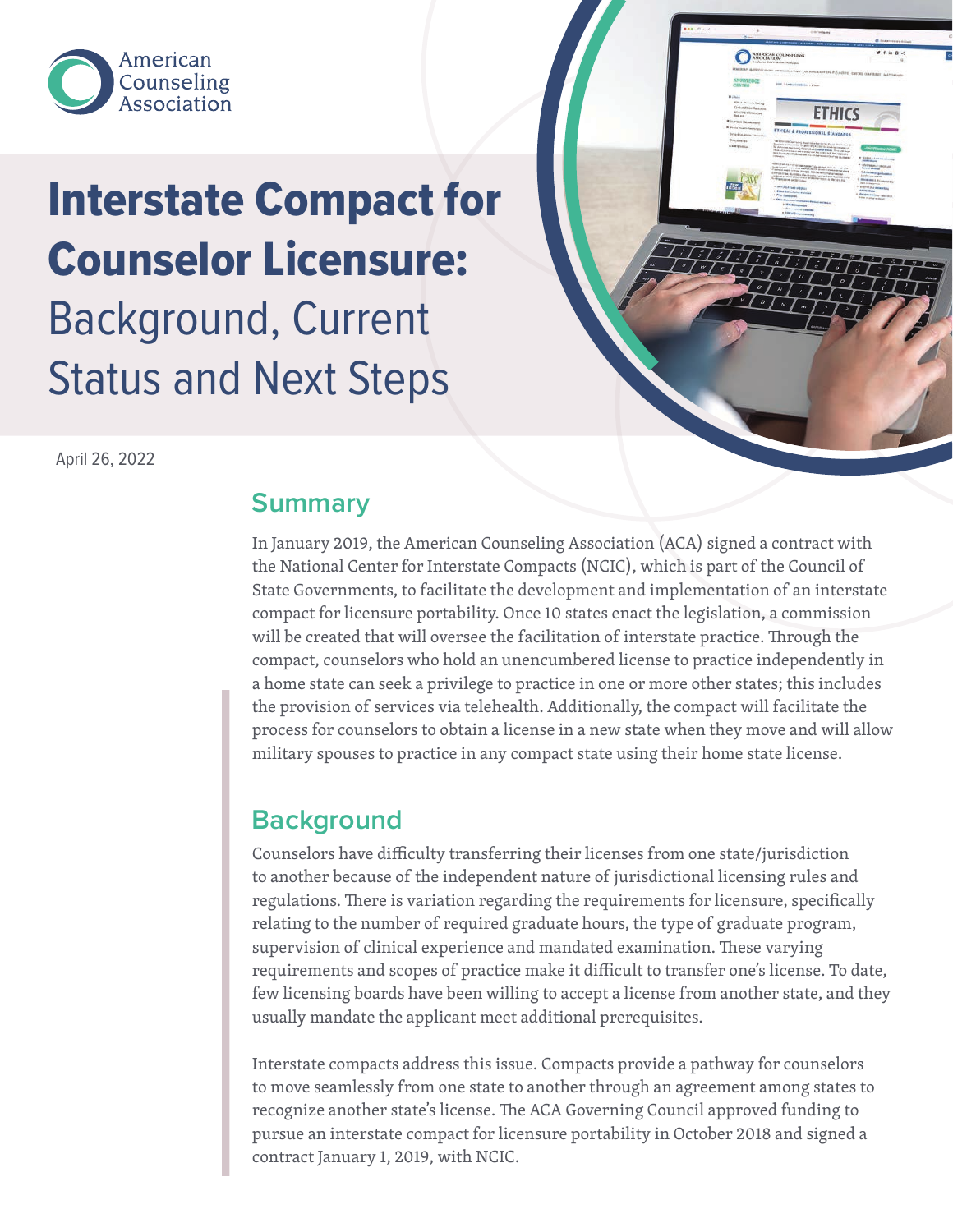### **Process**

NCIC uses a three-phase process:

- **Phase 1:** Create an advisory group and compact drafting team. Create a draft compact. Obtain stakeholder feedback and finalize the draft compact.
- **Phase 2:** Introduce the compact (bill) into state legislatures and supporting legislative efforts.
- **Phase 3:** Once 10 states have joined the compact, create a commission to oversee the compact implementation, identify/develop the database and develop rules.

Because of the pandemic, the timelines outlined in the contract needed to be extended, and in-person activities transitioned to virtual.

Phase 1

#### **January – December 2020**

The goal of this phase was to create the compact legislation. To achieve that goal, an advisory group was created and convened. They reviewed relevant data about licensing and licensing regulations and made suggestions about the essential elements that needed to be part of the compact legislation. The advisory group consisted of state legislators who are also licensed counselors; leaders in the counseling field with specific knowledge of licensing regulations; practicing counselors who hold a license in more than one state; a representative of the American Association of State Counseling Boards; and executive directors, board chairs and attorneys for state licensing boards. The advisory group comprised approximately 20 people, supplemented by NCIC and ACA staff.

The drafting team met for the first time in March 2020. This team consisted of the lawyers who were part of the advisory group and the NCIC lawyers who specialize in compacts, along with staff. Using the recommendations of the advisory group, members of the drafting team proposed language and created the draft legislation, which went through several iterations. The advisory group then had the opportunity to review the draft legislation and give feedback. More than 40 stakeholder sessions were held over the summer to solicit feedback on the draft legislation. During the fall, the drafting team finalized the draft legislation, which was then approved by the advisory group. The final document was ready for state legislatures in January 2021.

Phase 2

#### **January 2021 – March 2023**

The major activities during Phase 2 focused on the development of the counseling compact webpage on the Council of State Governments' site (counselingcompact.org), virtual legislative summits for interested states (summer 2021) and introduction of legislation in states wishing to participate. A comprehensive online resource kit that serves as the principal information resource on the new compact can be found on the compact webpage, along with a copy of the legislation and section analysis. NCIC tracks the legislation and provides testimony and support as needed.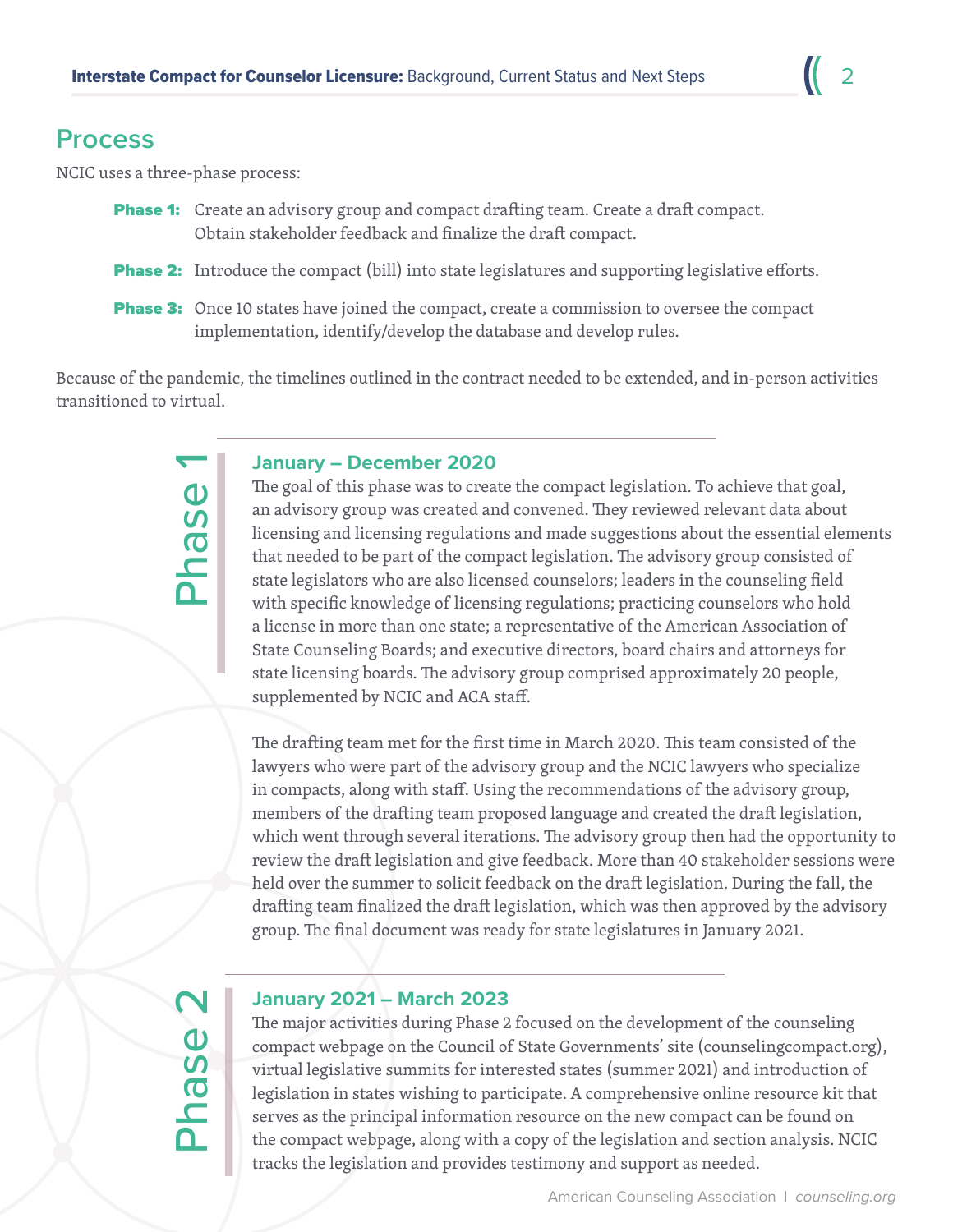ACA staff worked closely and tirelessly with counselors in the states to identify potential sponsors; provide resources, information and testimony; and support states' efforts to get the legislation enacted. The Department of Defense is very supportive of this legislation. The staff from the Defense-State Liaison Office, Military Community and Family Policy group, have been instrumental in helping identify sponsors, providing testimony and letters of support.

#### Current Status

As of April 26, 2022, the legislation has been enacted in GA, MD, AL, MS, WVA, UT, FL, ME, KY and NE, which means that 10 states have enacted the legislation, thus triggering the establishment of the compact and the commission.

It is still possible the legislation will pass this session in CO, DE, OH, NH and TN. Bills have been introduced in IN, IA, LA, MN and NC. In WY, the bill did not pass before the session ended, and in VA, the bill was withdrawn and will be reintroduced next year. We are currently working with a number of other states that are interested in becoming part of the compact and are planning to introduce legislation next year.

# Phase

#### **July 2022 and ongoing**

Now that 10 states have enacted the legislation, the commission will be created. In addition to the 10 states that have already enacted the legislation, any state that enacts the legislation prior to the initial commission meeting will be included in the foundational group and can participate in the development of the rules. We anticipate that the first meeting of the commission will occur next fall, probably in November. NCIC will convene the meeting, and their lawyers will provide assistance to the commission with developing the rules and procedures.

Funding will be needed to support the commission; staffing for the commission; and commission activities, specifically the database. The commission will decide where they wish to be housed. The commission for most existing compacts resides with the licensing boards group, but funding can come from any group or groups. NCIC does not recommend that the commission be housed with any professional association. The commission is a governmental agency, and there are potential legal implications if it resides with an association.

The commission consists of one representative from each participating state; each state has one commissioner and therefore one vote. The commission has several tasks that they need to address:

- Write the rules for the compact. The rules cannot supersede what is in the legislation but will provide some clarity for how the compact will operate.
- Identify which database will be used or contract with a vendor to develop one or adapt an existing one. There is a possibility one of the existing databases will be available at minimal cost.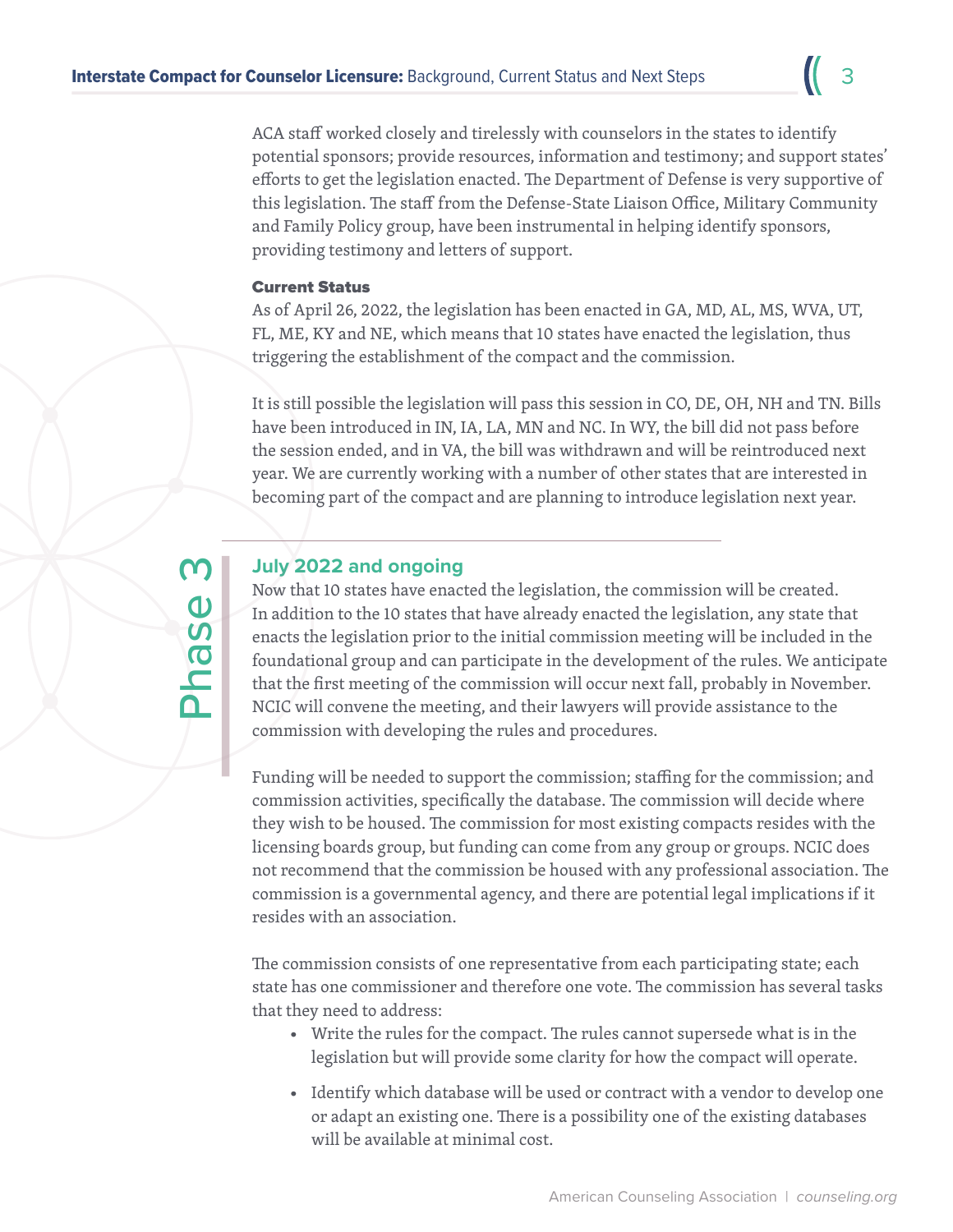• Develop the policies for the operation of the compact, including a budget and meeting schedule, among other things. The legislation allows for up to four national professional associations to be ad hoc members of the commission; the commission will select which groups will hold these seats.

It is anticipated that it will take between nine months and a year to get the commission up and running before applications will be accepted.

Any state that passes the compact legislation in years 2023 and beyond becomes part of the commission but cannot change the rules or policies.

# **Commonly Asked Questions**

#### **Does the compact affect whom a state can license?**

*No, the compact does not change the process or requirements of any state in licensing counselors. The compact does not apply to initial licensure.*

#### **Which states can be part of the compact?**

*Any state can be part of the compact as long as they currently license counselors under the requirements within the compact (see Section 3 of the compact).*

#### **How does the compact help counselors?**

*The compact allows counselors to apply for a privilege to practice (whether in person or via telehealth) in another state. The compact expedites the process for counselors to obtain a license in a new home state when they move, as long as that state is part of the compact.*

#### **What is a privilege to practice?**

*A privilege is the legal authorization to practice, equivalent to a license, which allows a counselor to practice in a state other than the state where they live or hold a license.*

#### **What is a home state?**

*The home state is where the counselor legally resides. Counselors who wish to apply for a privilege in another state must hold a home state license.*

#### **Which counselors can apply for a privilege to practice in another compact state?**

*Any counselor who holds an unencumbered license to practice at the highest level in a participating state may apply for a privilege. Licensed professional counselors who do not hold degrees in counseling but in a closely related field are eligible to apply for a privilege if they meet all requirements for licensure as a licensed professional counselor in their home state.*

#### **Do I get a privilege in all compact states?**

*Counselors may apply for a privilege to practice in any compact state, but the privilege is specific to that state and does not apply to other compact states. Counselors must apply separately to each state in which they want the privilege to practice.*